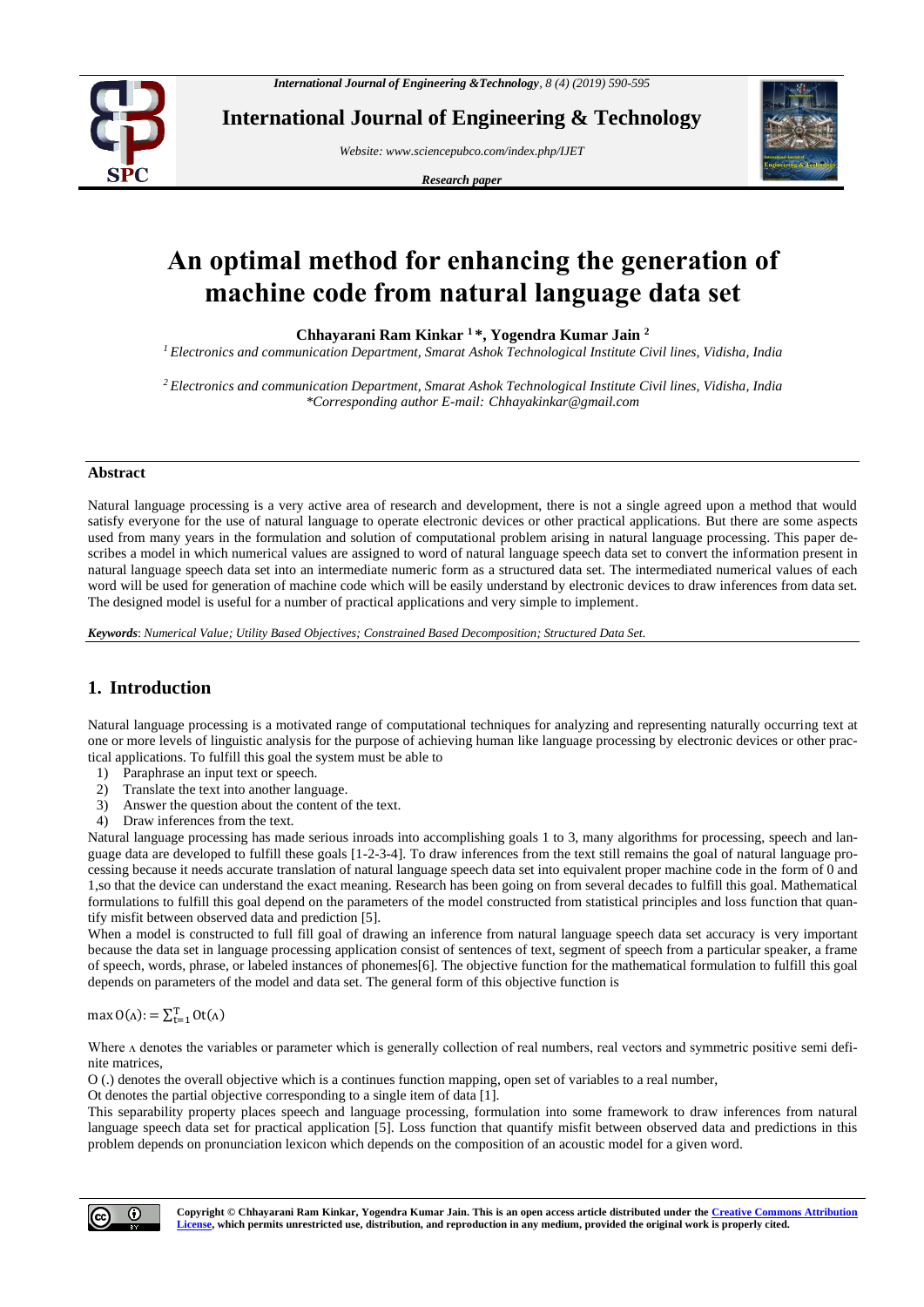Construction of mathematical model and loss function for drawing inferences from text or speech as a optimal model need to be convex that is a feature that allow strong convergence guarantees. Many optimization techniques are non convex in nature due to the complexity of language model which introduces probabilities of possible values.[6]

This paper describes an optimal technique based on utility objective, continuous value variables, statistical modeling approaches, including alphabet search, alignment for model based optimization framework and helpful for drawing inferences. The model has a hierarchical structure, parameter set, and statistical in nature. In this paper the key algorithms that have been developed to relate model based optimization for specific application are developed in python. Preference is given to python among many available programming languages because it has many in built modules to access underlying system calls from within python programs. Python can be also embedded into other applications to allow scripting [7]. Program maintenance cost is also low in python [8].

## **2. Related work**

As a background this section discuss number of approaches developed by researchers related to natural language processing by devices and the mathematical or statistical formulation of natural language data processing problems.

Victor m sanchez, Jon Antnio, address the situation in which the amount of bilingual resources available for a particular language pair is not sufficiently large to train a competitive statistical MT system, but the cost and slow development cycles of rule-based MT systems can be afforded either. They formalize a new method that uses scarce parallel corpora to automatically infer a set of shallow-transfer rules to be integrated into a rule-based MT system, thus avoiding the need for human experts to handcraft these rules[3]

Rico Sennrich Philip,Willams mathias huck, discuss various ways in which string-to-tree translation models over- or under generalize. and shows show how these problems can be addressed by choosing a suitable parser and modifying its output, by introducing linguistic constraints that enforce morphological agreement and constrain sub categorization Synchronous context-free grammars (SCFGs) can be learned from parallel texts that are annotated with target-side syntax, and can produce translations by building target-side syntactic trees from source strings. Ideally, producing syntactic trees would entail that the translation is grammatically well-formed[5].

Antonio Toral, Pavel Pecina, Josefvan genabith explores the use of linguistic information for the selection of data to train language models. They depart from the state-of-the-art method in perplexity-based data selection and extend it in order to use word-level linguistic units that is lemmas, named entity categories and part-of-speech tags instead of surface forms. They present two methods that combine the different types of linguistic knowledge as well as the surface forms

- Naïve selection of the top ranked sentences selected by each method.
- Linear interpolation of the datasets selected by the different methods [10].

Mirjam Sepesy Maučec, Gregor Donaj investigate the role of morphology in phrase-based statistical machine translation from English to highly inflectional Slovenian language. They find that Translation to inflectional language is a challenging task, because of morphological complexity.Rich morphology increases data sparsity and worsens the quality of statistical machine translation.To address this issue, they added the morphological information in terms of MSD tags, that were attached to words. MSD tag includes all morphosyntactic in formation in position-dependent attributes. Tags were attached to words by TreeTagger. Several experiments were performed using MSD tags to improve the translation results. Different configurations were tested. They show that factored translation improves modeling of short distance collocations. To capture long-distance dependencies in languages, they adds OSM models in the second set of experiments. Additional9% relative improvement was obtained. [11].

Eva Hasler, Adrià de Gispert, Felix Stahlberg, Aurelien Waite, Bill Byrne shows that Long sentences with complex syntax and longdistance dependencies pose difficulties for machine translation systems. Short sentences, on the other hand, are usually easier to translate. They show that the spaces of original and simplified translations can be effectively combined using translation lattices and compare two decoding approaches to process both inputs at different levels of integration. and demonstrate on source-annotated portions of WMT test sets and on top of strong baseline systems combining hierarchical and neural translation for two language pairs that source simplification can help to improve translation quality[13].

Marta R Costa- Jussa and Jose A R Fonollosa done a survey on hybrid machine translation (MT) motivated by the fact that hybridization techniques have become popular as they attempt to combine the best characteristics of highly advanced pure rule or corpus-based MT approaches. They found that Exiting research typically covers either simple or more complex architectures guided by either rule or corpus-based approaches. They provide a detailed overview of the modification of the standard rule-based architecture to include statistical knowledge, the introduction of rules in corpus-based approaches, and the hybridization of approaches within this category [16]

It is recognized that modern techniques and approaches are still in developing stage due to complex and evolutionary nature of natural language. The approach describe in this paper is based on basic building block of any language that is alphabets. The alphabet and their occurring sequence are used in this approach for translation into an intermediate numeric form, from which language independent machine code is generated for efficient processing and understanding of natural language by the electronic devices.

# **3. Proposed model**

A model for drawing inferences from natural language speech data set has received a growing interest over the last decade. The different concepts and algorithms have been investigated for this purpose. The improve quality model can be built with clear knowledge of language, translation direction and nature of corpus.

This section outlines the formulation of a mathematical model for the smooth conversion of natural language speech data set into an intermediate from of numerical values. These numerical values will be used by device for drawing inferences from the speech data set. The proposed model takes real time natural language commands as a input data set and process it for conversion into an intermediated from of numerical values. Which are father converted into equivalent machine code as illustrated in figure1.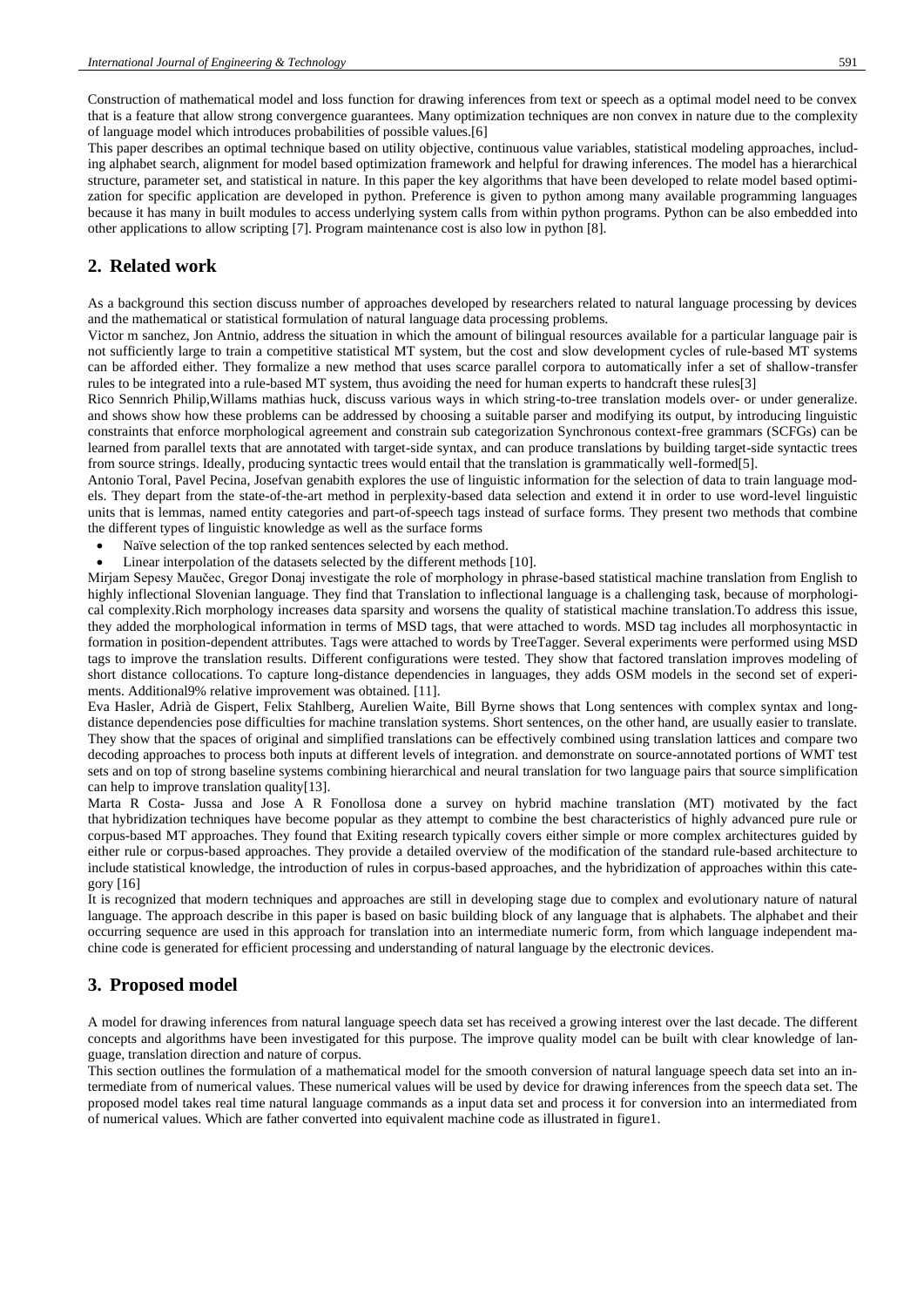

#### **Fig. 1:** Structure of Proposed Model.

The main aim in the design of model is to design an optimal model based on utility objective therefore in this model conversion of natural language speech data set is based upon the structural properties of grammar of natural language. A grammar consist of finite, large set of sentence formulation rule which are linear in nature. To build, improve quality model linguistic and morph- syntactic information of a word is analyzed in a strictly sequential manner.

#### **3.1. Intermediate numeric representations**

The proposed model deals with the computational nature of word therefore conversion into an intermediated numerical form is completed in two different stages as illustrated in figure2.



**Fig. 2:** Stages for Conversion Into Numerical Value

The first stage deals with morphological decomposition of compound word that is converted of receiving word into root word by removing the involved affixes and suffixes within the word boundary. The designed algorithm identifies a specific alphabet sequence, and categorizes it accordingly to respective morphemes.

The information regarding the separation of affixes and suffixes is convey to next stage in numeric form and the generated root word is transfer to next stage in its pure form.

The second stage deals with only relationship and mapping of root word with the equivalent numerical value. In proposed model already tagged corpus is considered and key algorithm to realize the objective functions are developed in python.

#### **3.1.1. Morphological decomposition**

The morphological information attached with word is not purely concatenative spelling rules make it complicated. A simple algorithm is not enough to split off affixes and suffixes. To get more accurate result an adhoc algorithm based on iterative line linear search is designed .The optimized formulation for the algorithm is describe in equation(1). Design model is based on utility objective therefore objective function for morphological decomposition have four fixed numerical values  $R_{11},R_{12},R_{21},R_{22}$ , corresponding to affixes/suffixes attached with root word. The adhoc nature of algorithm separate affixes/suffixes simultaneously and it is describe as follows.

$$
\Delta(\mathbf{u}) = \{ \emptyset(\check{\mathbf{S}}) \in \sum_{i,j=1}^{i,j=2} \text{R}i, j \} \tag{1}
$$

**Where** 

 $\Delta(v)$  is a continuous function mapping  $\varnothing(\check{S})$  in to a numerical value Ri,j

 $\emptyset$ (Š) is specific affix/suffix sequence attached with root word as a fast/last alphabets, and  $\emptyset$ (Š) is define as

```
\varnothing(\check{\mathrm{S}}) = \sum_{i=0}^3 \hat{\mathrm{a}}i
```
Where

 $\hat{a}_0$ ,  $\hat{a}_1$ ,  $\hat{a}_2$ ,  $\hat{a}_3$  are four allowable constrains of $\varphi(\check{S})$ , and are array of fix alphabets sequence of variable length.

ñ denotes total length of word with affix/suffix, ń denotes length of root word.

 $\Delta$ (v) is convex in nature, and incorporate bounds on numerical value as a mapping of  $\varnothing(\tilde{S})$ , therefore search for specific alphabet sequence start from last alphabet to ñ-3 alphabets to speed up the mapping of values. This generates a sequence of iterates  $\{\sigma k\}$ k= ñ-1, ….. ñ-3. where σk is line search parameter restricted to interval ñ-1 to ñ-3 . Then matching function decides respective numerical value for true value of linear line search parameter and array function for proper mapping. Adhoc nature of algorithm work in same manner for affixes. The algorithm for proposed mapping function is work in following manner.

```
{
Read the word and store it in a array
Calculate the length of array
ñ= array length
for the interval ñ-1 to ñ-3
Scan the alphabet and store them in σk
σk={ }
if 
{
σk ϵ ∅(Š)
case 1
σk = ao
```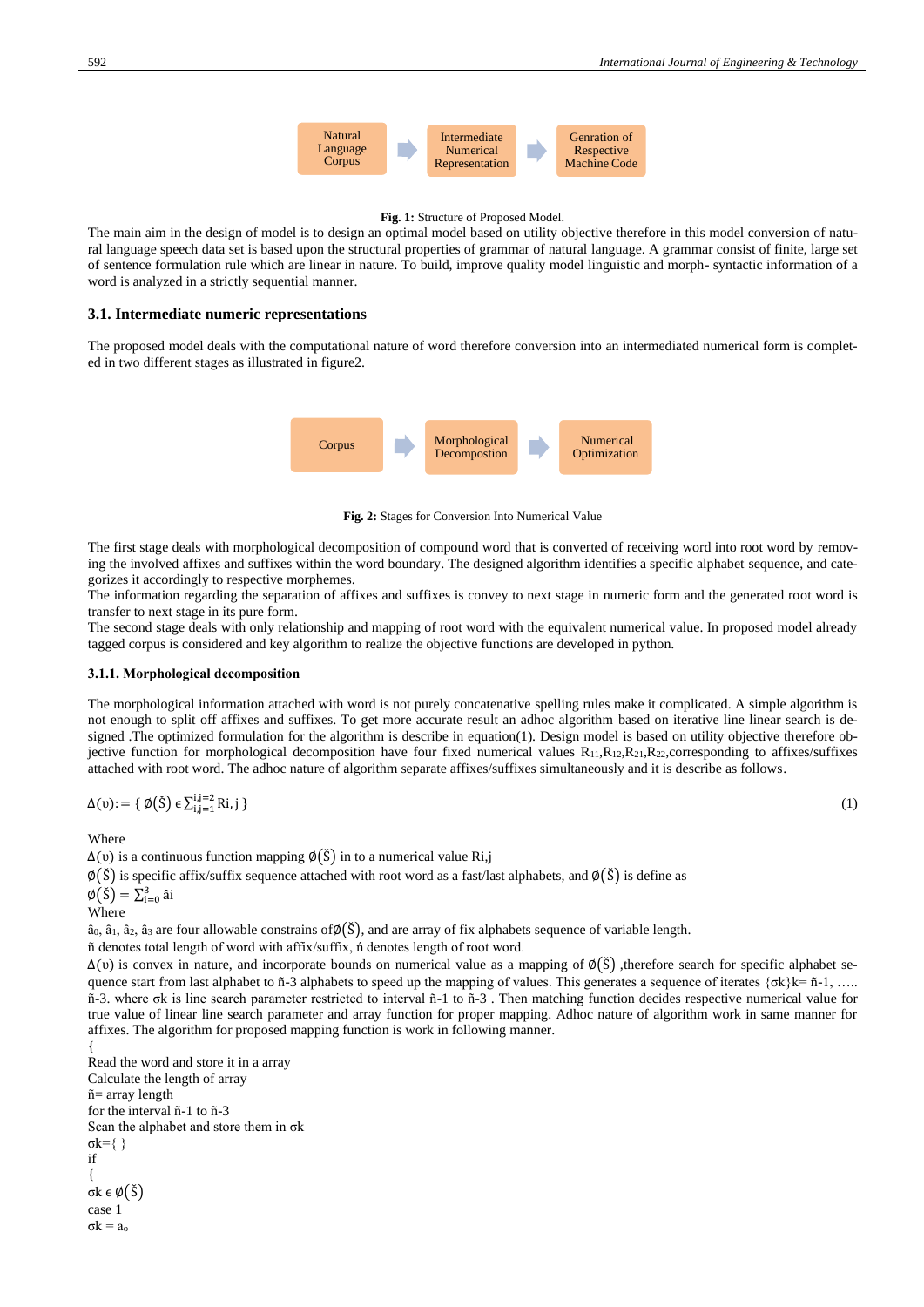σk := R<sup>11</sup> case 2  $σk = a<sub>1</sub>$ σk := R<sup>12</sup> case 3  $σk = a<sub>2</sub>$ σk := R<sup>21</sup> case 4  $σk = a<sub>3</sub>$ σk := R<sup>22</sup> else σk := 00 } if { σk := value of Rij remove alphabets in σk from the word and store root word in an array ń= root word length else ń= ñ }

Map calculated value of  $\sigma$ k with morphological function  $\Delta(\upsilon)$ 

} In the above optimized formulation only four cases of suffix/affixes related to noun, verb, tenses are considered. All special cases of plural nouns, verbs, adjective nouns are not considered because of utility based objective. The designed algorithm also takes care that if it is removing any affixes/suffix from received word, then information regarding it is given to the next stage for correct processing natural language speech data set.

#### **3.1.2. Numerical optimisation**

Natural language consists of a finite set of alphabets. The set of word is infinite, but set of meaning full word is finite. The size of this set is too large. In a similar way the set of sentences is infinite, but the set of meaning full sentence is finite with large size. Utility based objective function reduces the size of this large set with a limited combination of only those words which are related to practical application of electronic devices. In this case we can define

 $C = \sum_{n=1}^{N} F_n^{\text{J}}$ 

Where

∁ de notes corpus of natural language speech data set containing sentence related with operation of device, which is a finite set of Ň elements

 $F_1^J, F_2^J, \dots, F_n^J$  are the individual sentences.

J is the number of word in a sentence.

The goal of design model is automatic translation of  $F_1^J = F_1 + F_2 + \cdots + F_J$  in to  $E_1^J = E_1 + E_2 + \cdots + E_J$ Where

 $F_1^J$  de notes sentence of natural language containing word  $F_1, F_2, \ldots, F_J$ 

 $E_1^J$  is the equivalent numerical translation of  $F_1^J$ 

 $E_1, E_2...E_J$  are the numerical value of  $F_1, F_2...F_J$  respectively.

The conversion is done in word order sequence, one to one correspondence between word and its numerical value. Each word of  $F_1^J$  is scan and total length of each word is calculated. The calculated length of respective word is stored. This conversion is explained below in figure 3.



**Fig. 3:** Numerical Value Assignment.

For each word of  $F_1^J$  a equivalent numerical value is calculated as follows.

 $E_1^J = \alpha_1 \alpha_2 \alpha_3 \alpha_4 \alpha_5 \alpha_6$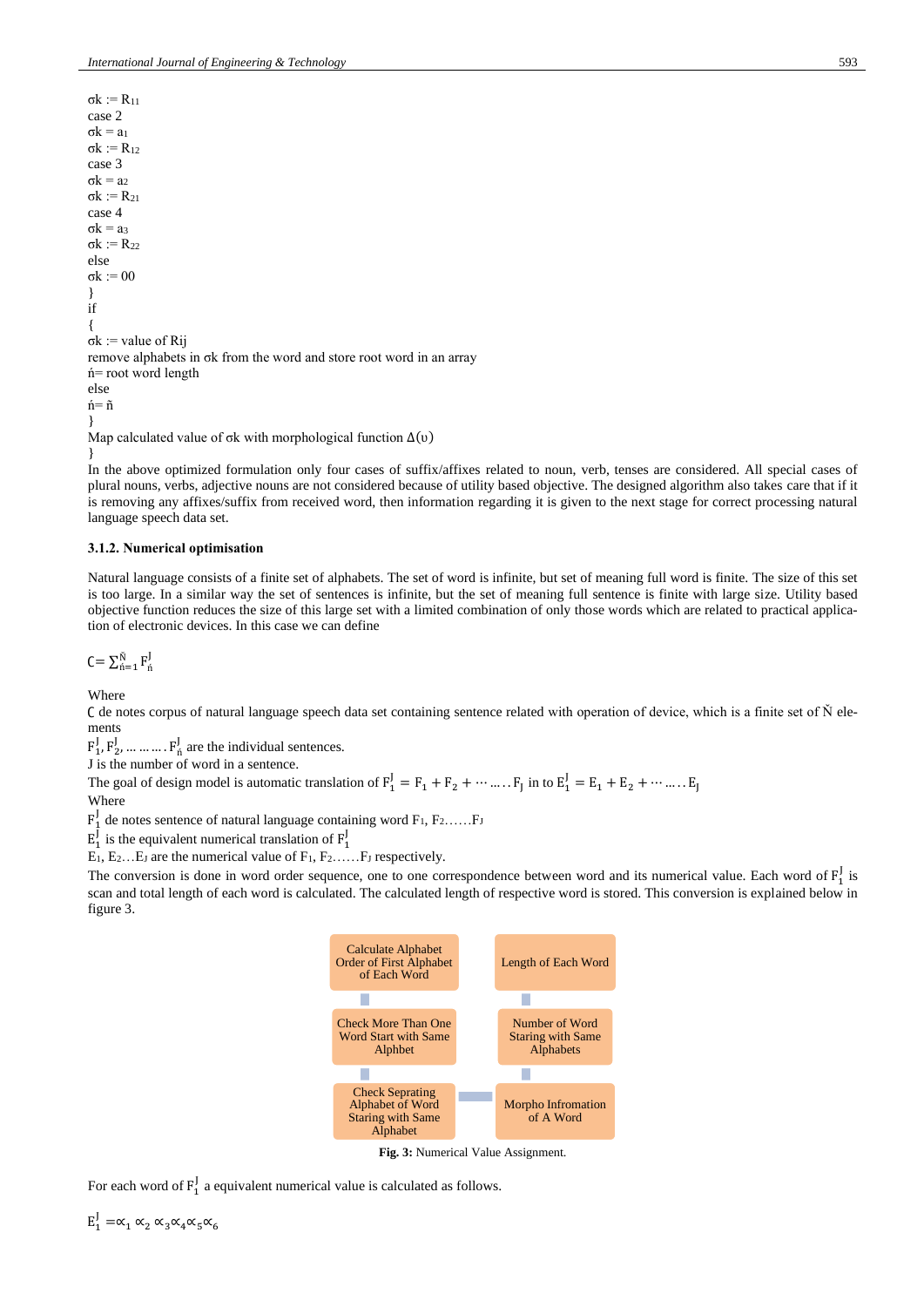$\alpha_1$  is related with alphabetical order of first alphabet of a word in  $F_1^J$ . To calculate this value alphabet at 0th location of a word is scan by algorithm.. The allowable range for assigning numerical value to  $\alpha_1$  is two digits.

 $\alpha_2$  is related with word starting with same alphabets in  $F_1^J$ , ideally its value is zero, but if  $F_1^J$  contain two or more word starting with same alphabets then its value become non zero. Its value indicates up to which location alphabets in both the words are same. To assign the value of  $\alpha_2$  the design algorithm scan a word from 0th location to n'/2 location. Allowable range for  $\alpha_2$  is single digit.

 $\alpha_3$  is related with that alphabet, which separate the words starting with same alphabets .Ideally, this value is zero, but assigns a value if  $\alpha_2$  assign a non zero value. Its value indicates alphabetical order value of that alphabets from which both the words are differentiating from each other. The allowable range of digits for  $\alpha_3$  is depend on the value of  $\alpha_2$ , for example for two similar word a 4 digit value is assign for «3, for 3 similar alphabets a 6 digit value is assign for «3 and so on .The relationship between value of «2 and «3 is given as 2'n where 'n is number of similar alphabets. The allowable range for is  $\alpha_3$  variable digits.

 $\alpha_4$  is used for morphological information attached with the word. If received word is in its purest form then the value of  $\alpha_4$  is 00, otherwise its value is decided by morphological decomposition mapping function  $\Delta(\upsilon)$ . Allowable range for is  $\propto_4$  two digits.

 $\alpha_5$ , is related with same words of  $F_1^J$ , ideally value assign to  $\alpha_5$  is zero, but if  $F_1^J$  has two or three word starting with same alphabets then its value indicates how many word in  $F_1^J$  are starting with same alphabet. The allowable range for  $\alpha_5$  is one digit.

 $\alpha_6$ , is related with word length. Each word of  $F_1^J$  is scan and total length of each word is calculated. The calculated length of respective word is stored in  $\alpha_6$ .

Any word in natural language does not have all 6 ∝ equivalent values. This numerical value is converted in to equivalent machine code to draw inference from natural language speech data set.

## **4. Result and discussion**

The second stage of this proposed model converts natural language speech data set into an equivalent numerical value according to objective function required for intermediate representation of natural language which is define as

max  $O(\Lambda)$ : =  $\sum_{t=1}^{T} Ot(\Lambda)$ 

Where

ʌ is collection of real numbers, and symmetric positive semi definite matrix. This matrix generated by proposed model is shown in figure4.



O(.) is a continues mapping function, mapping sentences in to a real number, and Ot is the partial objective corresponding to a single item of data are shown in figure 5



These matrixes show that each alphabet,word,sentence of natural language speech data set assign a unique value.

Number of languages exists in the word for communication among human beings. Human mind is a powerful machine and able to understand more than one language for communication. In concern with electronic device, it is difficult to inbuilt more than one language compiler for generation of equivalent machine code. A common methodology for intermediated representation for translation into equivalent machine code is necessary The approach described in this paper is based on basic building block of any language that is alphabets which is a set of non empty symbols ,which are written in specific order. By assigning numerical value to these symbols in a specific